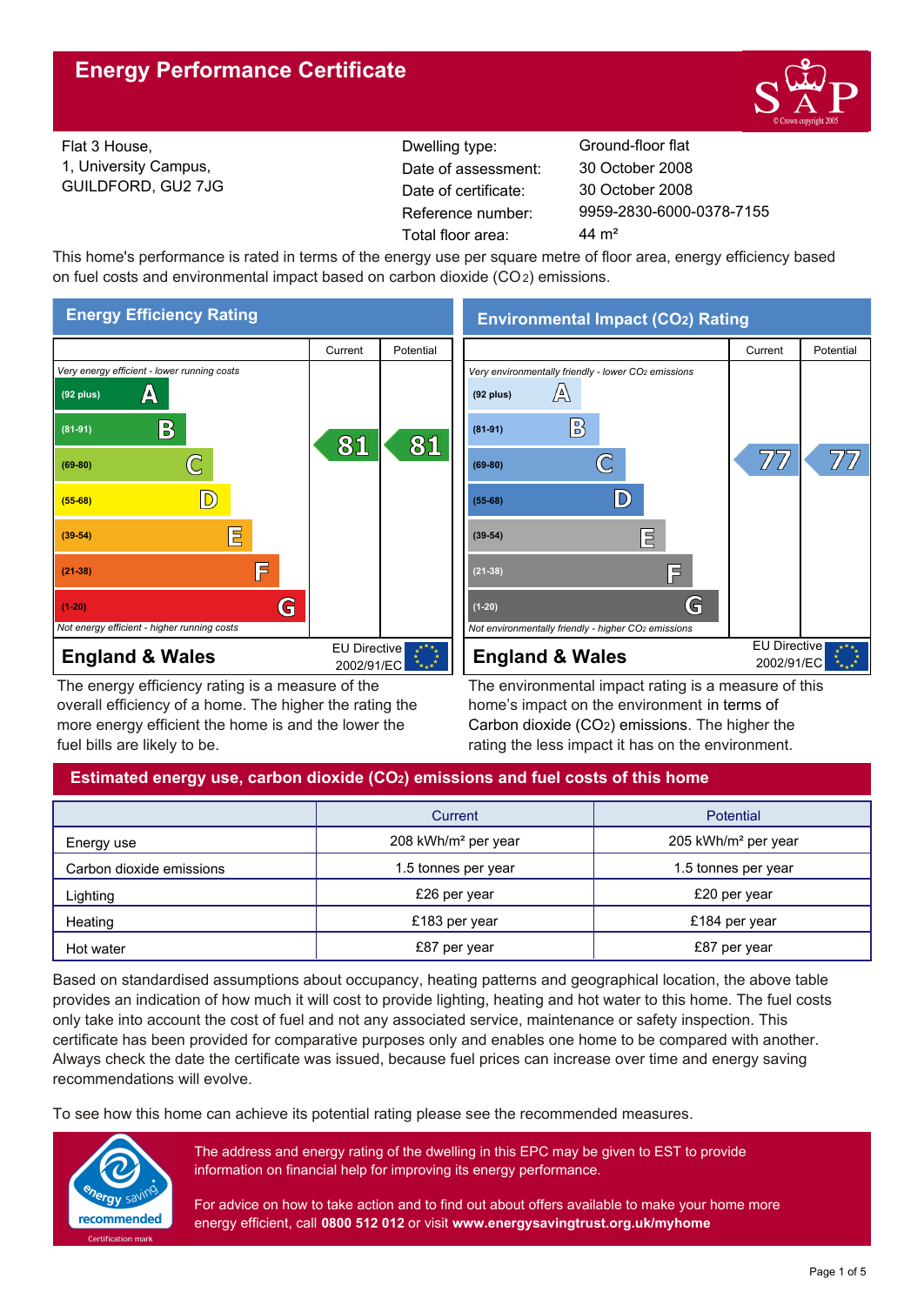#### **About this document**

The Energy Performance Certificate for this dwelling was produced following an energy assessment undertaken by a qualified assessor, accredited by Elmhurst Energy Systems, to a scheme authorised by the Government. This certificate was produced using the RdSAP 2005 assessment methodology and has been produced under the Energy Performance of Buildings (Certificates and Inspections) (England and Wales) Regulations 2007 as amended. A copy of the certificate has been lodged on a national register.

| Assessor's accreditation number: | EES/002004                                     |
|----------------------------------|------------------------------------------------|
| Assessor's name:                 | Gary John Ryan                                 |
| Company name/trading name:       | <b>Energy Assess UK Limited</b>                |
| Address:                         | 5 Bryanstone Close, Guildford, Surrey, GU2 9UJ |
| Phone number:                    | 07894 801 963                                  |
| Fax number:                      | 01483 829557                                   |
| E-mail address:                  | gary@energyassessuk.com                        |
| Related party disclosure:        |                                                |

#### **If you have a complaint or wish to confirm that the certificate is genuine**

Details of the assessor and the relevant accreditation scheme are as above. You can get contact details of the accreditation scheme from their website at www.elmhurstenergy.co.uk together with details of their procedures for confirming authenticity of a certificate and for making a complaint.

#### **About the building's performance ratings**

The ratings on the certificate provide a measure of the building's overall energy efficiency and its environmental impact, calculated in accordance with a national methodology that takes into account factors such as insulation, heating and hot water systems, ventilation and fuels used. The average Energy Efficiency Rating for a dwelling in England and Wales is band E (rating 46).

Not all buildings are used in the same way, so energy ratings use 'standard occupancy' assumptions which may be different from the specific way you use your home. Different methods of calculation are used for homes and for other buildings. Details can be found at www.communities.gov.uk/epbd.

Buildings that are more energy efficient use less energy, save money and help protect the environment. A building with a rating of 100 would cost almost nothing to heat and light and would cause almost no carbon emissions. The potential ratings on the certificate describe how close this building could get to 100 if all the cost effective recommended improvements were implemented.

#### **About the impact of buildings on the environment**

One of the biggest contributors to global warming is carbon dioxide. The way we use energy in buildings causes emissions of carbon. The energy we use for heating, lighting and power in homes produces over a quarter of the UK's carbon dioxide emissions and other buildings produce a further one-sixth.

The average household causes about 6 tonnes of carbon dioxide every year. Adopting the recommendations in this report can reduce emissions and protect the environment. You could reduce emissions even more by switching to renewable energy sources. In addition there are many simple everyday measures that will save money, improve comfort and reduce the impact on the environment. Some examples are given at the end of this report.

#### **Visit the Government's website at www.communities.gov.uk/epbd to:**

- Find how to confirm the authenticity of an energy performance certificate
- Find how to make a complaint about a certificate or the assessor who produced it •
- Learn more about the national register where this certificate has been lodged •
- Learn more about energy efficiency and reducing energy consumption •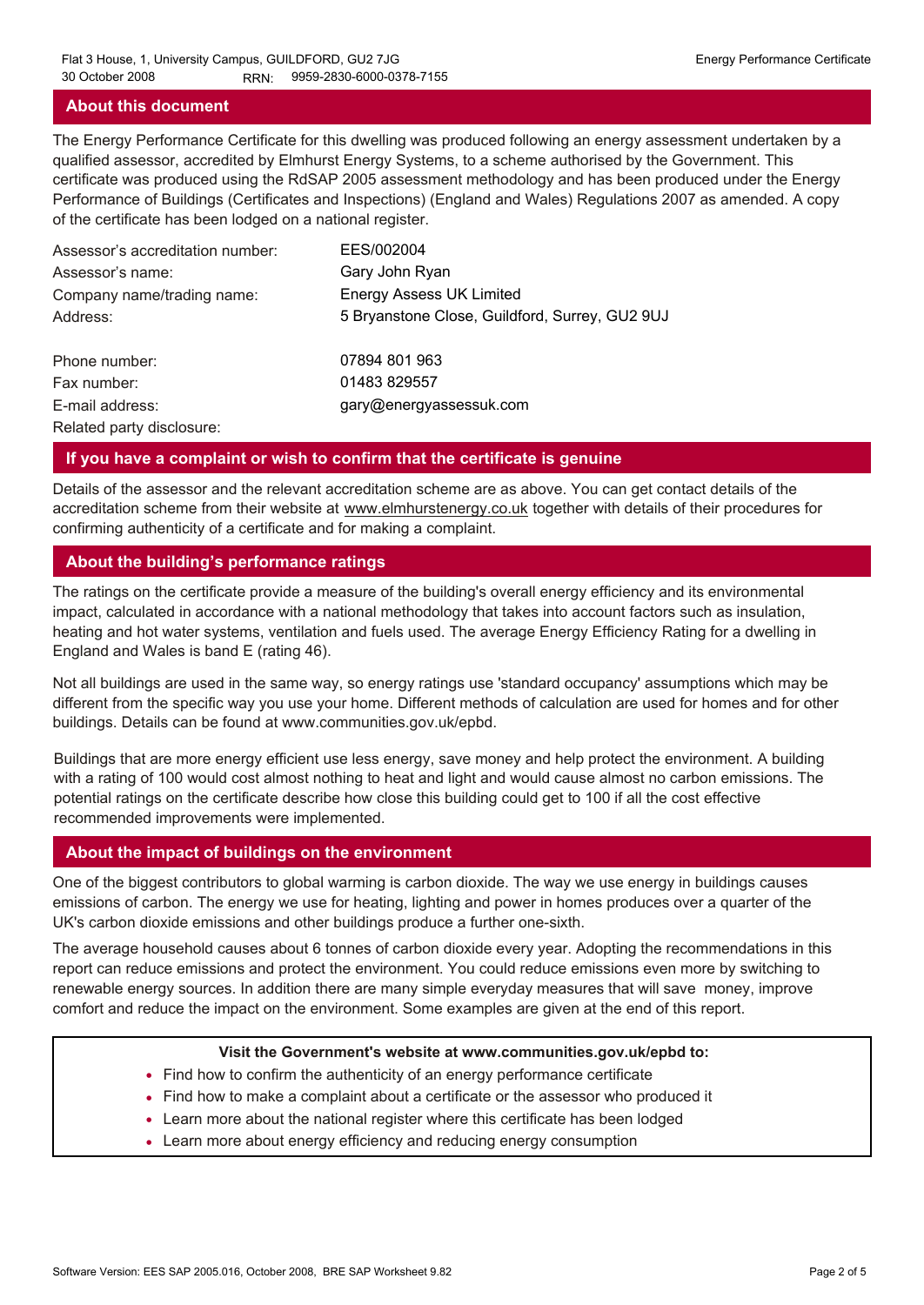# Recommended measures to improve this home's energy performance

Flat 3 House, 1, University Campus, GUILDFORD, GU2 7JG Date of certificate:

Reference number: 9959-2830-6000-0378-7155 30 October 2008

# **Summary of this home's energy performance related features**

The following is an assessment of the key individual elements that have an impact on this home's performance rating. Each element is assessed against the following scale: Very poor / Poor / Average / Good / Very good.

| Description<br>Elements          |                                                                    | Current performance |           |
|----------------------------------|--------------------------------------------------------------------|---------------------|-----------|
|                                  | <b>Energy Efficiency</b>                                           | Environmental       |           |
| Walls                            | Cavity wall, as built, no insulation (assumed)                     | Poor                | Poor      |
| Roof                             | (another dwelling above)                                           |                     |           |
| Floor                            | Solid, no insulation (assumed)                                     |                     |           |
| Windows                          | Fully double glazed                                                | Average             | Average   |
| Main heating                     | Community scheme                                                   | Good                | Good      |
| Main heating controls            | Flat rate charging, no thermostatic control of room<br>temperature | Very poor           | Very poor |
| Secondary heating                | None                                                               |                     |           |
| Hot water                        | From main system                                                   | Very good           | Very good |
| Lighting                         | Low energy lighting in 71% of fixed outlets                        | Very good           | Very good |
| Current energy efficiency rating |                                                                    | <b>B</b> 81         |           |
|                                  | Current environmental impact (CO2) rating                          |                     | C 77      |

**Low and zero carbon energy sources**

None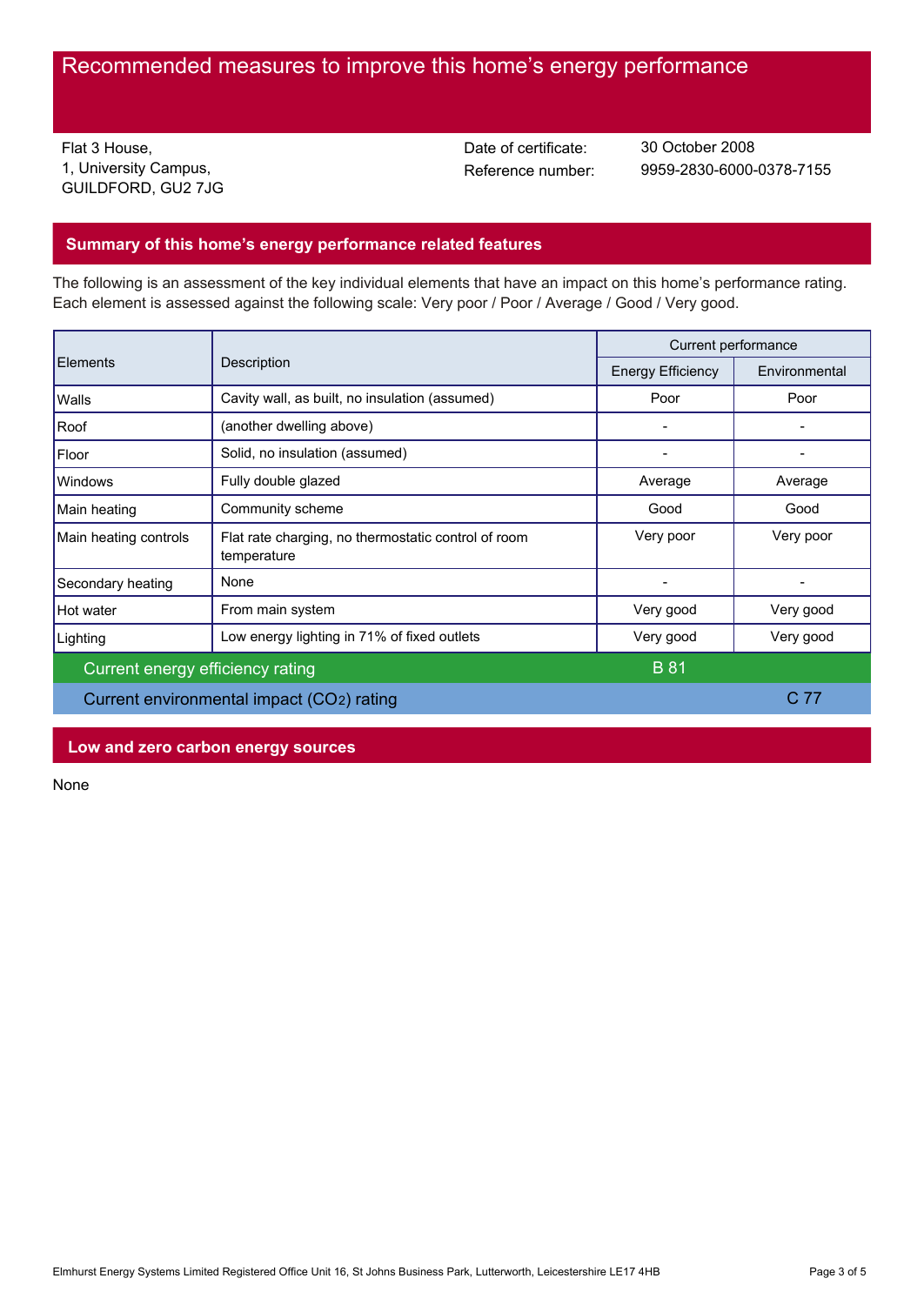### **Recommendations**

The measures below are cost effective. The performance ratings after improvement listed below are cumulative, that is they assume the improvements have been installed in the order that they appear in the table.

|                                             | Typical savings | Performance ratings after improvement |                      |
|---------------------------------------------|-----------------|---------------------------------------|----------------------|
| Lower cost measures (up to £500)            | per year        | Energy efficiency                     | Environmental impact |
| Low energy lighting for all fixed outlets   | £5              | <b>B</b> 81                           | C 77                 |
| Total                                       | £5              |                                       |                      |
| Potential energy efficiency rating          |                 | <b>B</b> 81                           |                      |
| Potential environmental impact (CO2) rating |                 |                                       | C 77                 |

# **Further measures to achieve even higher standards**

#### None

Improvements to the energy efficiency and environmental impact ratings will usually be in step with each other. However, they can sometimes diverge because reduced energy costs are not always accompanied by a reduction in carbon dioxide (CO2) emissions.